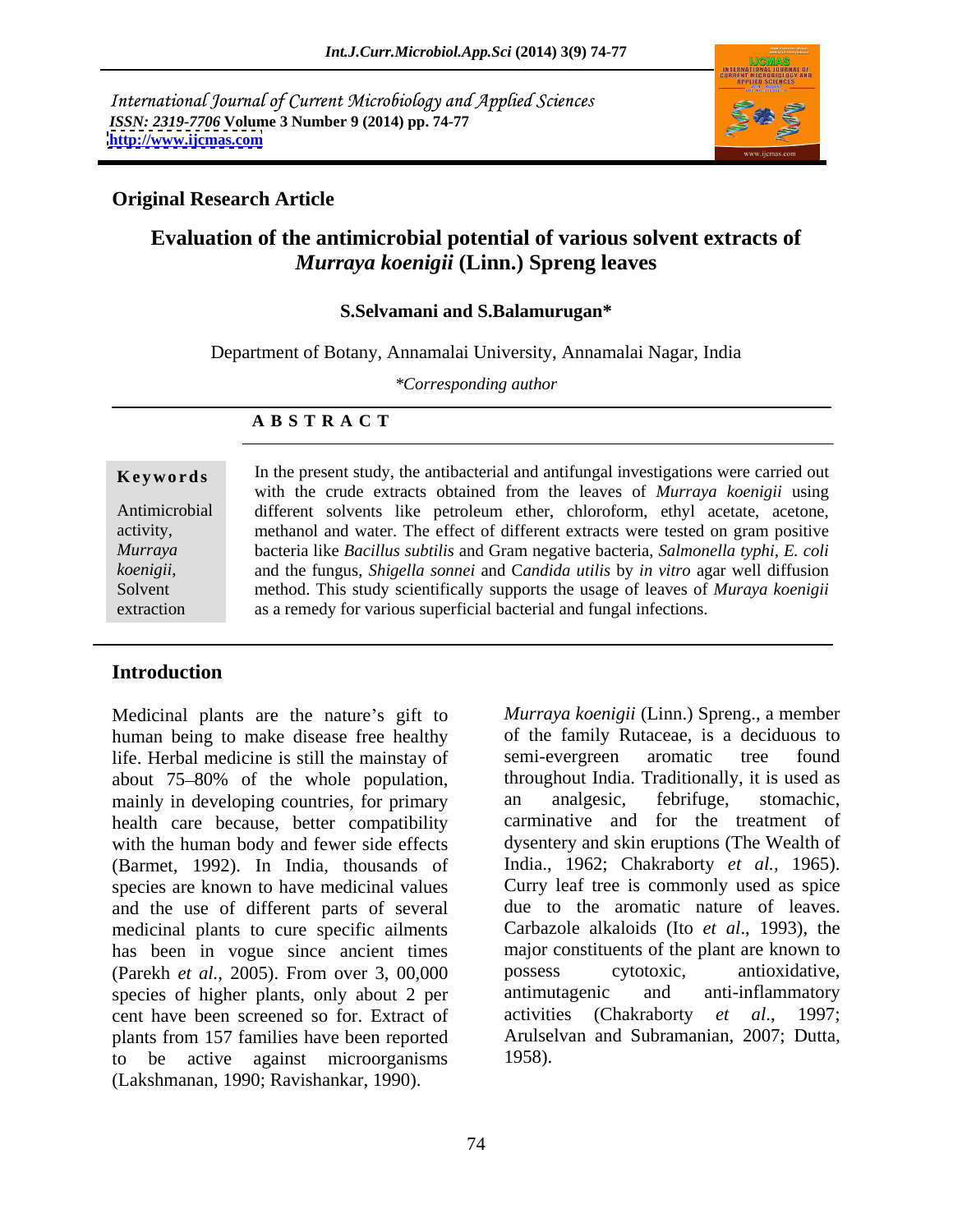The leaves are rich in mono-terpenoids and chloroform, ethyl acetate, acetone, methanol ses-quiterpenoids which exhibited antifungal and Water in soxhlet apparatus and stored at activities (Goutam and Purohit, 1974). Minor furano-coumarins are also reported from seeds (Adebajo and Reisch*,* 2000). In the present investigation, an attempt was made to investigate the antimicrobial Gram positive bacteria, *Bacillus subtilis,* activities of leaf extracts of *M. koenigii* gram negative bacteria, *Salmonella typhi*, against pathogenic microorganisms. In *Escherichia coli* and fungus, *Shigella*  recent years, a large number of plant products have been investigated for their organisms for this study. All these antimicrobial properties against bacteria and pathogenic strains were obtained from the fungi. The study will also confirm if there is Department of Medical Microbiology, Rajah a biological basis to the claim that the Muthaiya Medical College & Hospital, ethnomedicinal plant has useful medicinal Annamalai University, Annamalai nagar. purposes (Cowan, 1999). In the worldwide The stock cultures were maintained on as well as in the developing countries, the mutrient agar slants at  $4^{\circ}C$  and then submost human death is due to infectious cultured in nutrient broth at  $37^{\circ}$ C prior to bacterial diseases (Nathan, 2004). The bacterial organisms including Gram positive and Gram negative viz. *Bacillus subtilis, Salmonella typhi* and *Echerichia coli* are the

The leaves of *M. koenigii* were collected<br>the manufacturer's instructions. The from the Botanical Garden, Department of Botany, Annamalai University, Annamalai nagar, Chidambaram, Tamilnadu, during the month of November, 2013. Leaves were separated and washed thoroughly with running tap water followed by rinsing with distilled water, were shade dried at room temperature then pulverized into powder and stored in an air tight container till further use. The plant material was identified and authenticated by Dr. V. Venkatesalu, Head<br>of the Department of Botany (DDE),

successively extracted with petroleum ether,

4 ºC and used for further study.

## **Test organisms**

*sonnei,* and *Candida utilis* were used as test <sup>o</sup>C and then sub-<sup>o</sup>C prior to each antimicrobial test.

# **Antimicrobial assay**

main source to cause severe infections in Antimicrobial susceptibility test was done humans. The using the agar well diffusion method to humans. **Materials and Methods** fungal activities of the plant samples (Perez, **Collection of plant material** and Sabouraud's Agar (Hi-media) for sacterial and Sabouraud's Agar (Hi-media) for of the Department of Botany (DDE), controls. The plates were included at  $37^{\circ}$  for 24 hrs. The negative control was added for 24 hrs. **Preparation of extracts** sterile conditions. The antibacterial activity The dried powdered sample was the zone of inhibition for the respective detect the presence of anti bacterial and anti-1990). Nutrient Agar (Hi-media) for bacteria fungus were prepared according to the manufacturer's instructions. The antibacterial activity of leaf extracts was determined by agar well diffusion method. Nutrient agar slants after solidification was inoculated with the test microorganisms, by spreading the bacterial inoculums under aseptic conditions. Wells of 5mm diameter were punched in the agar medium with sterile cork borer and filled with plant extract. Streptomycin for bacteria and fluconazole for fungus were used as positive controls. The plates were incubated at 37ºC for 24 hrs. The negative control was added without adding the cultures to know the was assessed by measuring the diameter of plant extract and antibiotics.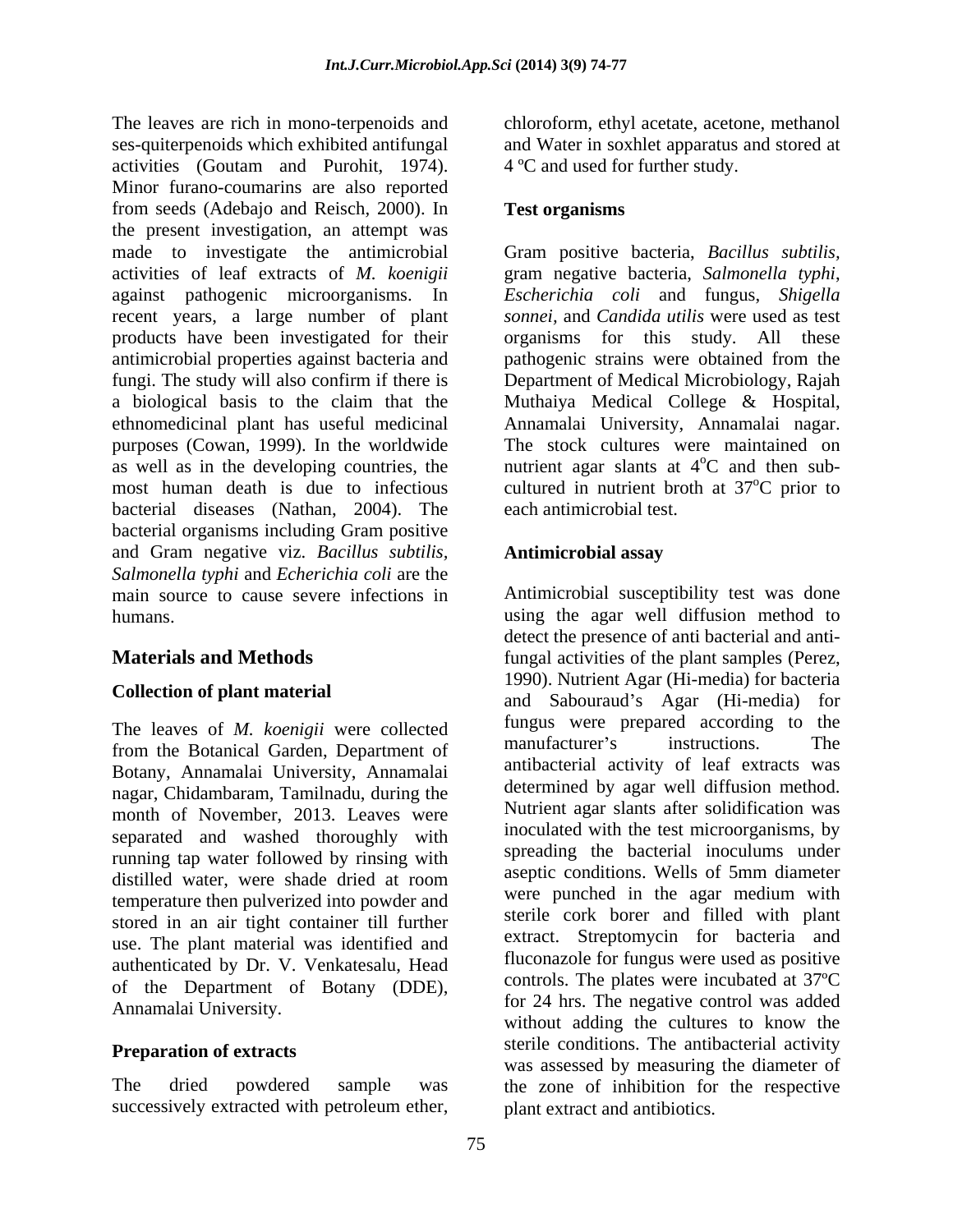The presence of antifungal and antimicrobial substances in the higher plants is well established as they have provided as a source of inspiration for novel drug compound as plant derived medicines have made significant contribution towards presented in Table-1. In this study, different human for the treatment of diseases as done in the cases of Unani and Ayurvedic systems of medicines. negative bacteria were equally affected by

In the present study, we evaluated the antibacterial and antifungal activities of the

**Results and Discussion crude** extracts obtained from the leaves of *Murraya koenigii* using different solvents like petroleum ether, chloroform, ethyl acetate, acetone, methanol and water against *Bacillus subtilis, Salmonella typhi, E. coli, Shigella sonnei* and *Candida utilis*. The results of antimicrobial activities are extracts of leaves have potent antimicrobial activity against gram positive and gram the leaf extract of *Murraya koenigii* indicating the presence of broad spectrum of antibacterial substance in the plant.

|               |                            | Zone of inhibition (mm) |       |                                 |                              |           |
|---------------|----------------------------|-------------------------|-------|---------------------------------|------------------------------|-----------|
| Organic       | Concentration              | <b>Bacillus</b>         |       | Salmonella   Escherichia        | Shigella                     | Candida   |
| Extracts      | $(\mu g/ml)$               | subtilis                | typhi | coli                            | sonnei                       | utilis    |
|               | 25                         | 10                      |       |                                 | 10                           | NA        |
| Petroleum     | 50                         |                         | 10    |                                 | $10\,$                       | <b>NA</b> |
| ether         | 100                        |                         | 12    | 10                              | 1 <sub>2</sub>               | <b>NA</b> |
|               |                            |                         | 1/2   |                                 | ⊥∠                           | NA        |
|               | Control                    |                         |       |                                 |                              |           |
|               | 25                         |                         |       | 12 <sub>1</sub><br>$\mathbf{1}$ |                              | NA        |
|               | 50                         |                         | 10    | 14                              | 10                           | NA        |
| Chloroform    | 100                        | 10                      | 12    | 16                              | $1^{\circ}$<br>$\perp$       | <b>NA</b> |
|               | Control                    |                         |       |                                 |                              | NA        |
|               | 25                         |                         | 10    |                                 | $\Omega$                     | NA        |
|               | 50                         |                         | 11    |                                 | 10                           | NA        |
| Ethyl acetate | 100                        |                         | 13    |                                 | 11                           | <b>NA</b> |
|               | Control                    |                         |       |                                 |                              | <b>NA</b> |
|               | 25                         | 11                      |       | 10                              | 11                           |           |
|               | 50                         | 10                      | 12    |                                 | $1^{\circ}$                  | 10        |
| Acetone       | 100                        |                         | 10    | 1 <sub>A</sub>                  | $\frac{1}{2}$<br>$1^{\circ}$ | 12        |
|               | Control                    |                         |       |                                 | $\perp$                      |           |
|               |                            |                         |       |                                 |                              |           |
|               | 25                         | 10                      | 10    | 13                              | 13                           | <b>NA</b> |
| Methanol      | 50                         | 12                      | 11    | 14                              | 15                           | NA        |
|               | 100                        | 13                      | 13    | 16                              | 16                           | NA        |
|               | Control                    |                         |       |                                 |                              | <b>NA</b> |
|               | 25                         | $\Omega$                |       | $\alpha$                        | $\Omega$                     |           |
|               | 50                         | 10                      |       | 10                              | 12<br>$\perp$                |           |
| Aqueous       | 100                        |                         | 10    | 10                              |                              |           |
|               | control                    |                         |       |                                 |                              |           |
|               | <b>Standard Antibiotic</b> | 15                      | 17    | 18                              | 18                           | 20        |

**Table.1** Antimicrobial activity of leaves of *Murraya koenigii*

\*Values are mean of three replicates.

\*Standard Antibiotic Streptomycin 5 µg/ml for Bacterial Strain.

\*Standard Antibiotic Fluconazole 5  $\mu$ g/ml for Fungi.

\*NA- No activity